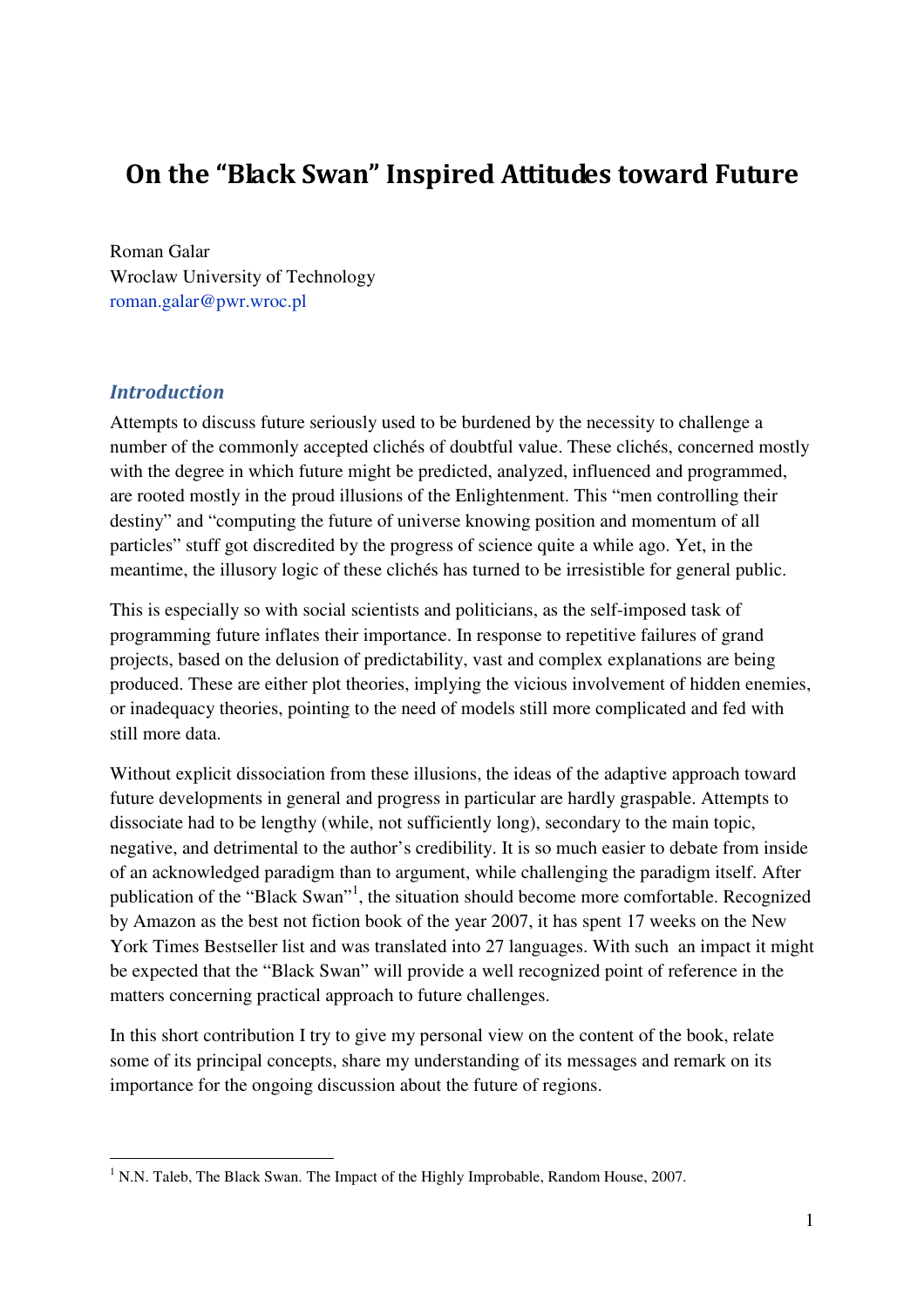# The "Black Swan" content

The author of the book is a rare bird. After making enough money as a Wall Street risk analyzer at the end of 1980s, he has got disgusted with the profession. He left and used thus gained affluent independence in a private quest for the honest understanding of the corporate mindset. I find the effect very rewarding. Good reading, plenty of anecdotes, well placed sarcasm, vivid popularization of Western intellectual heritage — all this dedicated to the cause of reason and common sense.

The book is focused on the out of proportion effects that the extremely rare and hardly predictable events, called "Black Swans", might have. Taleb insistently points out that while most attention concentrates on the everyday's details, the total outcome is largely formed by unexpected occurrences. This might seem kind of obvious. Is not human life defined by the singular moments when the genetic lottery produces one's genotype, the partner for life is first encountered or a false step makes one a cripple, etc? Yet, it doesn't seem trivial when Taleb notices that: *In the last fifty years, the ten, most extreme days in the financial markets represented half the returns.* This observation relates to the sphere that is assumed to be well controlled by the professional competence.

The book aims to explain why the existence of Black Swans is so commonly ignored. Even admitting that they might have happen in the past, people tend to believe that there were eliminated from the modernity of our times. Taleb explores this phenomenon involving in his arguments ideas of ancient and modern philosophers and referring to the recent research in mathematics and psychology. In this process he is very discriminating with regard to authorities. Some, especially Mandelbrot and Popper get idolized, while a number of idols of market and academia get denigrated. "Black Swan" is certainly a book bent on propagating the ideas of falsification and self-similarity into the mainstream.

The book demonstrates convincingly how poorly our minds are equipped to understand complexity and randomness that pervade the modern environment. There are compelling examples on:

- How even the fully predictable future dissolves due to accumulation of errors (to predict the effect of the ninth rebound of a billiard ball, the gravitational pull of the people standing around the table would have to be taken into account).
- How specialization restricts thinking to the interior of the model (a statistician informed about a "honest coin" that has shown tails 99 times in row, will argue that the probability of tails coming next is 50%; while a men of the street will opt for 100% — assuming disinformation and guessing that the coin must be faked).
- How even in the well defined risk areas the expert knowledge is unreliable (estimates of risk by professionals engaged at stock exchanges provide at average as good results, as assumption that prices will stay the same). This is nicely corroborated by the recent events on the financial markets.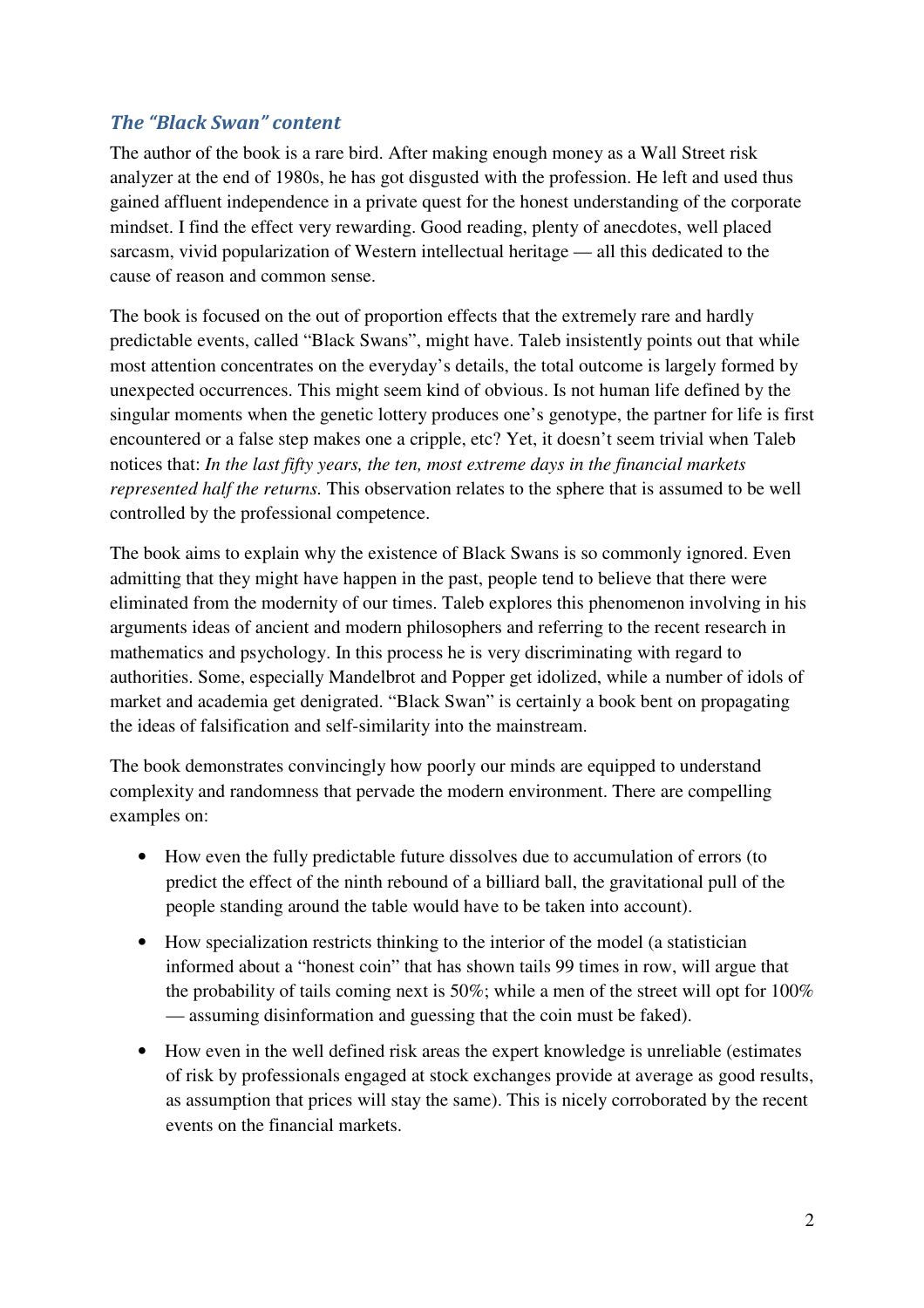# Main concepts

#### Debilitating fallacies

A large part of the book is devoted to the discussion of some common fallacies that distort perception of reality and hide from view the impact of the highly improbable events.

- Silent evidence fallacy consists on the selective assessment of history. Attention focuses on *the rosier part of the process*. This forms a base for unjustified optimism.
- Lucid fallacy exposed when studying uncertainty with an apparatus build on the games of chance. This ignores the real life ambiguity concerning adherence to the rules of the game.
- Narrative fallacy due to the natural urge of human minds to make sense of what has happened, by wrapping it in a consistent story. This masks the impact of chance.
- Round trip fallacy visible when the absence of evidence is mistaken with the evidence of absence. This is responsible for a range of serious blunders like the formula feeding frenzy in 1970s.

#### "Mediocristan" and "Extremistan"

The central construct is the distinction between "Mediocristan" and **"**Extremistan**" .** Mediocristan might be interpreted as a kind of traditional, limited environment that our atavistic brains are able to grasp. Extremistan denotes the modern, all-inclusive environment, with complexities beyond human comprehension. The important difference is the scalability of human achievements, leading to the effect that "the winner takes all" (be it personal income, books sold or scientific citations). Taleb points out that a dentist — a representative of a Mediocristan person — might become affluent after 30 years of drilling teeth. This is in sharp contrast to Extremistan careers, where a market player, actor, writer or innovator might achieve colossal and practically instantaneous success. The upside is that, in difference to being a dentist, the chances of total failure among the adepts of Extremistan professions are close to certainty. This explains rat races and gives Taleb an occasion to a nice venture into intricacies of fractal randomness.

#### Skeptical Empiricism

Taleb is an outspoken critic of "platonicity", i.e. of tendency to concentrate on the well defined objects and models, while ignoring their interface with the inherently messy real problems. There are many lucid observations that will not endear him to the influential group of what he calls the "Bildungsphilister" type researchers. As an antidote to the Platonic approach Taleb advices skeptical empiricism, which, among others:

- prefers minimal (and falsifiable) theories against grand, general socioeconomic models;
- advocates the virtue of being rather broadly right than precisely wrong;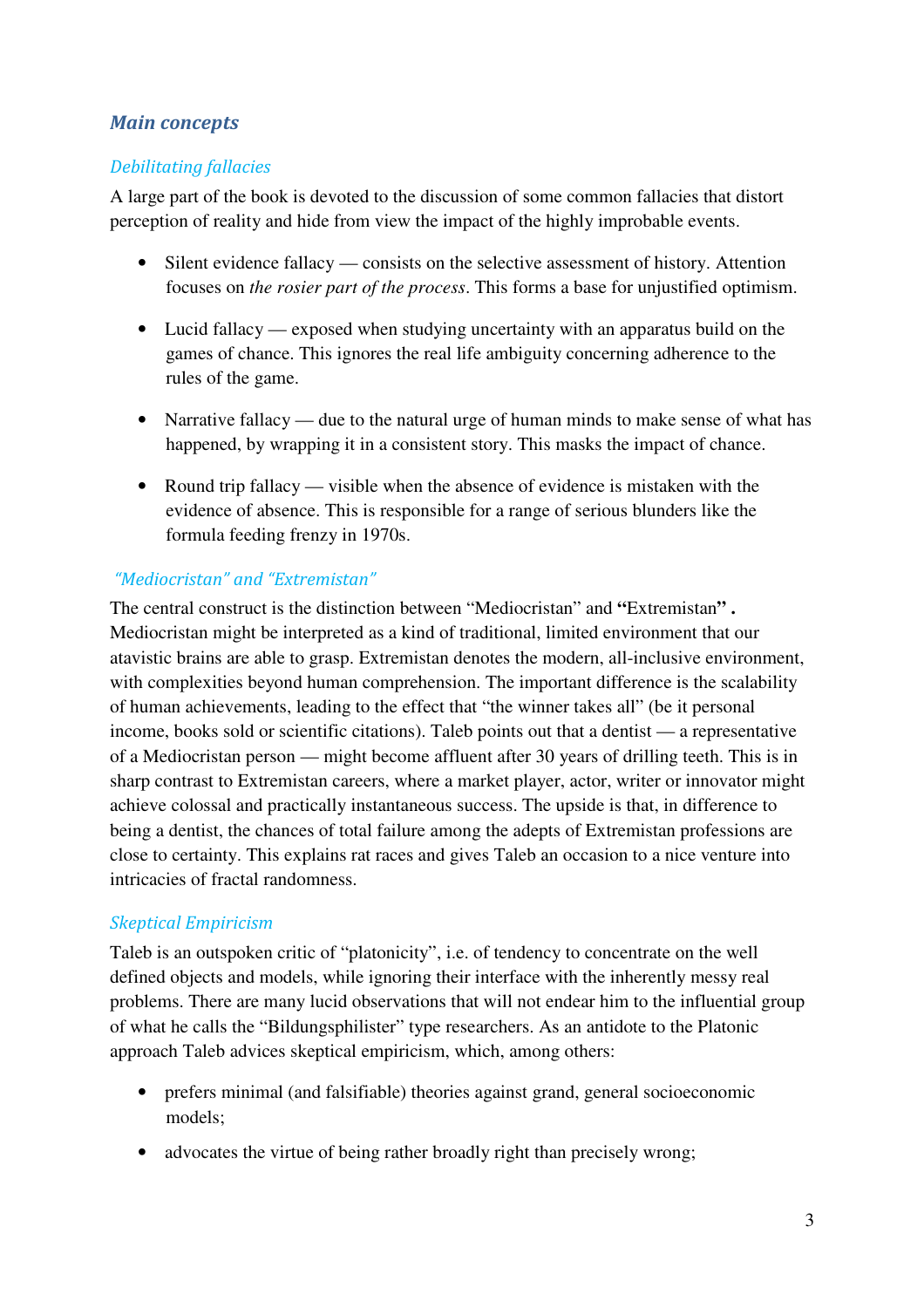- recommends suspicion toward data, especially if they pretend to be computed probabilities (all kind of forecasts, especially financial);
- urges to move from observations to books, not from books to practice.

#### Suspicion of the Gaussian

Taleb is not really eager to discuss where from the Black Swans are coming. He is engaged in angry rhetoric based on supposedly fundamental opposition between the mediocre Gaussian events and the splendid and terrible Black Swans. This seems to me a most disputable part of his reasoning. One might point on a number of truly catastrophic effects that arise suddenly from the usual Gaussian noise, if its effects are selectively accumulated (notch effect, quantitative evolution). Some Black Swans might appear because we were stubbornly not looking in the direction where they are hatching. Both procedural approach and political correctness are very adamant in declaring what should not be taken into account. These parts of the book are better at thought provoking than explaining.

#### The message

The main message it to be aware of the Black Swan possibility. The arrival of Black Swans is by definition unexpected, but some of them might be already sensed breeding behind horizons of the usual. Especially so, if they emerge from tensions that the system is unable to unload systematically. It might be impossible to predict when and how the discharge will happen, but the ultimate effect is more or less certain, and one might only hope that there will be enough time to react. Taleb calls such events "Mandelbrotian Grey Swans".

#### Elements of critique of the modern society

Taleb admits that he is most often irritated by these who exercise their skepticism against religion but not against economists, social scientists and phony statisticians. He points sarcastically on academic philosophers, who are professionally employed in the business of questioning what people used to take for granted. They exercise skepticism toward existence of gods, definition of truth, redness of red, meaning of meaning, etc. Yet they believe blindly in stock market and abilities of their pension plan managers to multiply their income. This observation extends easily to less elevated layers of society. Contempt for old superstitions is more than matched by adulation of the new ones. Supposedly rational economy and politics are hanging on irrational beliefs of consumers and electorate that everything is going well.

#### Elements of personal advice to the fellow humans

The book is saturated with personal advice that I find both intelligent and amusing. Taleb is practical about necessity to earn enough money to gain the freedom of action. Then he advocates the attitude of the  $19<sup>th</sup>$  century gentlemen; i.e. doing what one finds worthy of doing. He writes that: *not matching the idea of success others are expecting from you is only painful if that's what you are seeking.* His existential position is: *I don't run for trains*  implying elegance and control of one's own life that is most refreshing. It brings to my mind an ironic comment by Professor Tadeusz Zipser: *we do everything to jump on the tram that is*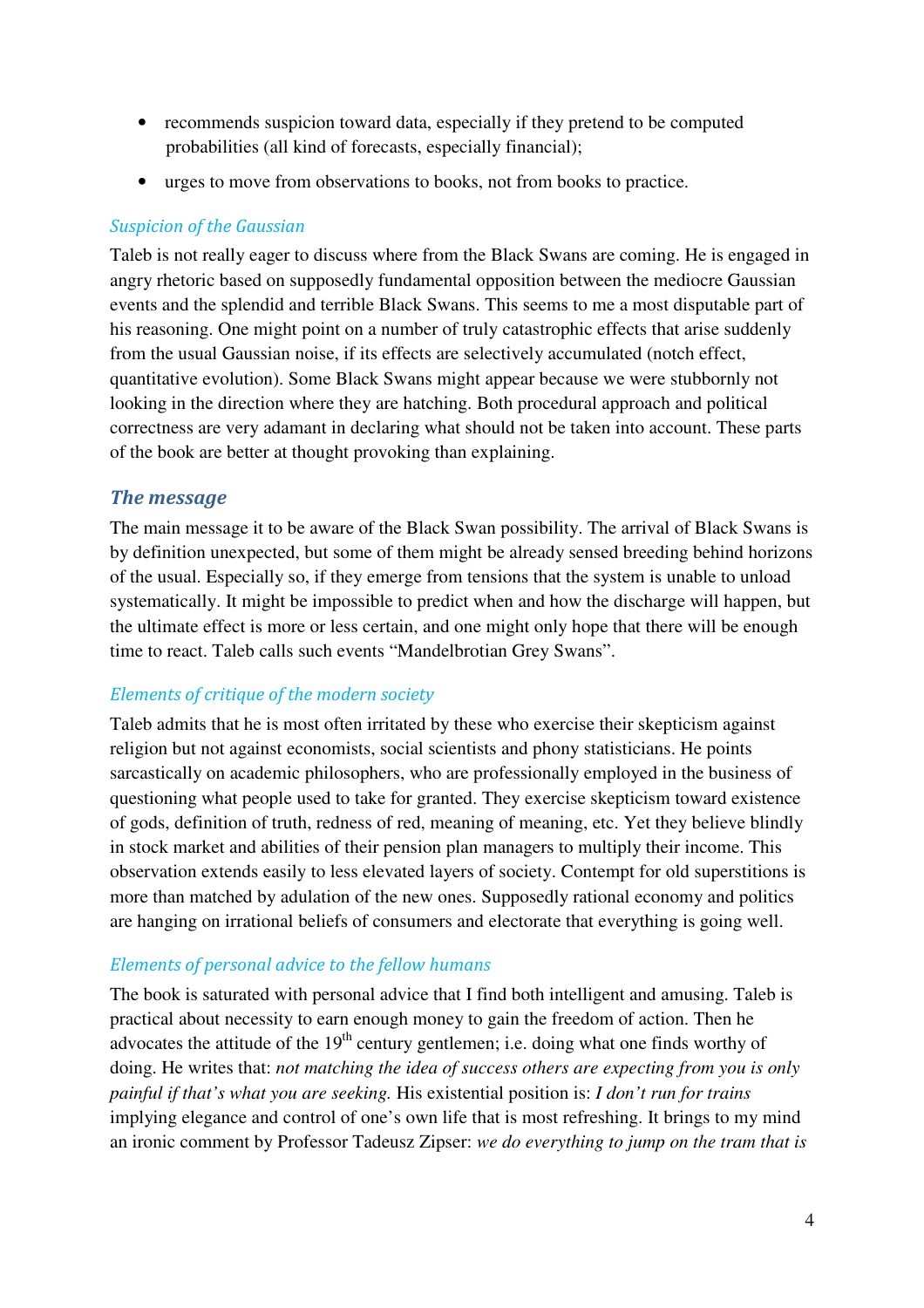*just driving to the depot*. (It was given in a somewhat different context of public discussion on some modernization by imitation venture.)

# The future of regions input

Taleb notes that Black Swans might be of the disastrous and of the hopeful kind. One might denote a market meltdown, the other some crucial technological innovation. He admits that *half of the time I hate Black Swans, the other half I love them. I love the randomness that produces the texture of life, the positive accidents.* It might be argued that the properly run regions provide a good ground for breeding the second and avoiding the first type of Swans.

We live in the period of globalization. In this perspective regions are very secondary beings. Yet, it might be noted that attempts to globalize  $-$  i.e. to encompass the whole available sphere of interactions with one order — abound in history. Globalization has all appearances of a perfect business arrangement. Its benefits are obvious: it provides the greatest markets and simplest rules. The reasons, why globalization has not yet finally succeeded, are more ambiguous.

One of the reasons is that global solutions leave no options. The global system itself, as well as its principal corporations and organizations, have no real competitors. This lack of diversity makes learning on errors practically impossible, as there are no viable competitive alternatives to compare the effects. All policies are by necessity the "only possible" policies, with the painfully well know implications.

Taleb expounds a lot on the Frederic Bastiat's remark: *We can see what governments are doing and therefore sing their praises – but we don't see the alternative. But there is an alternative; it is less obvious and remains unseen.* This might be a crucial realization, when the sense of the division of power between regions and states is considered. It is obvious that some decisions have to be taken at the higher level of governance. It is evident that some decisions can be taken both at the central and at the local level. Arguments against devolution of power point at lower cost, increased order, superior competence, enhanced control etc. Argument for devolution use to point at possibilities of local optimization and pay homage to democratic principles. The ultimate reason for implementing subsidiarity principle is rarely mentioned. And the reason is that devolution of power will make alternatives and their effects visible. Once they are visible the learning by doing might start, thus opening the way for the system evolution.

Another deficiency of globalization is that global actors tend to escape local limits to growth by moving growth to the wider arena (e.g., the real estate amok and Harry Potter frenzy). This brings successes and failures on the unprecedented scale and their consequences tend to be cumulative and crushing.

Still another deficiency is a strong tendency to shift local problems elsewhere, instead of solving them on the spot (e.g. European CAP effect on the global food market). In this way the tensions become global and have to relax globally. The global system operates as an "Extremistan" *par excellence*.